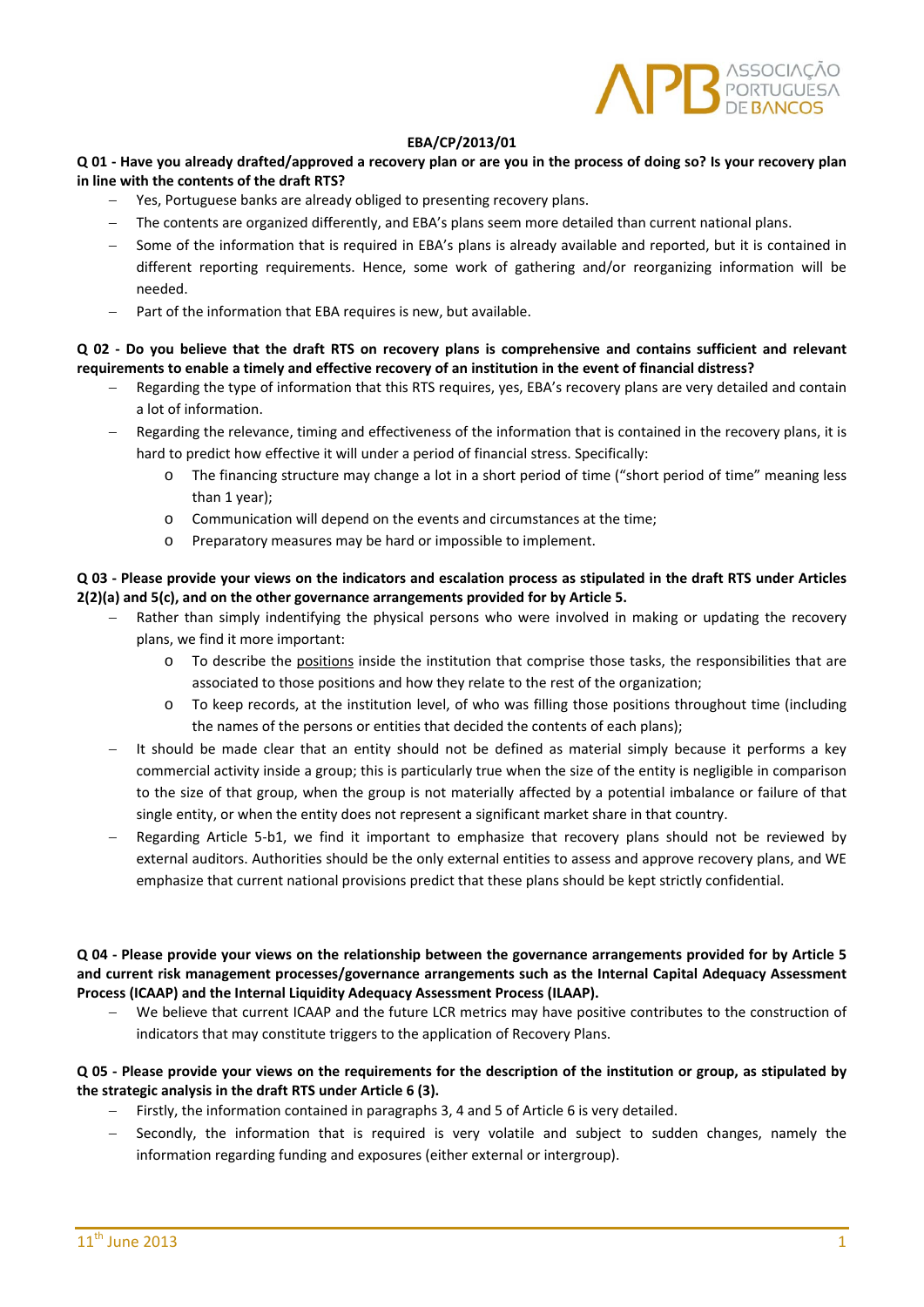

- This means that although the information contained in recovery plans will be very useful to help the supervisor to understand the institution at that point in time, this information is also going to be outdated by the time that it will be needed. For instance, liquidity information such as the one included in recovery plans is crucial to any financial institution, and is permanently followed and kept up-to-date.
- Moreover, already in normal times, but even more in times of stress such as the ones that we are currently experiencing, relationships between counterparties are very dynamic and volatile. The information that will be reported in this matter will also be a static photograph of one moment in time. Hence, this information will have lost accuracy at the time that will be needed, and will always require an update before being feasible.
- Furthermore, for small banks that are active on a local basis and only perform traditional banking activities, a detailed description might not be entirely relevant, in particular the differentiation between core and non‐core business lines and critical functions.
- For all these reasons, we believe that it is more important to include a broad picture of the current situation regarding relations with counterparties and external interconnectedness, and try to focus a bit more on the measures and financial agreements that can be put in practice in times of stress.
- We believe that it could be useful to keep an analysis that is updated on a regular basis regarding the profitability of business lines, activities and units of the institution. When constructed with some level of granularity, this information can be a valuable tool in choosing the alternatives that will be predicted in recovery plans.

# Q 06 - Please provide your views on the requirements for the recovery options, as stipulated by the strategic analysis in **the draft RTS under Article 6 (4). Does this requirement comprehensively and adequately capture the different categories of recovery options that could be considered?**

- It is very hard to predict if the recovery options that were included in these plans will be available at a time of need, since it will depend on a number of factors that are impossible to predict *a priori*.
- For sure, under scenarios of financial distress, normal markets will probably be inaccessible, and therefore most of the "theoretical" options will be unavailable.
- Additionally, a clearer wording may be needed in order to assure that the recovery options will include both normal and extraordinary measures. The current wording may suggest that only extraordinary measures will be allowed.
- We consider that the nature and the impact of each measure predicted in recovery plans should be explained, and accompanied by information clarifying if that measure is already a normal procedure inside the organization.
- Finally, data requirements for smaller institutions seem excessive.

# Q 07 - Please provide your views on the requirements for the communication plan, as stipulated in the draft RTS under **Article 7.**

- Although it can be difficult to predict the circumstances that led to the events, it can be positive to have internal communication plans or strategies.
- However, communication plans will have to be fully adjusted to each situation, and consider all circumstances involved at that time.
- For these reasons, we do not see value added in including communication plans in recovery plans.
- Additionally, we strongly oppose any kind of public exposure regarding communication plans or strategies, as we are dealing with very sensitive and unpredictable situations that will have to be managed in a very carefully way.

Q 08 - Please provide your views on the requirements for preparatory measures, as stipulated in the draft RTS under Article 8, providing in particular your views on the question what types of preparatory arrangements or measures **could or should be taken into account in the analysis of the recovery plan.**